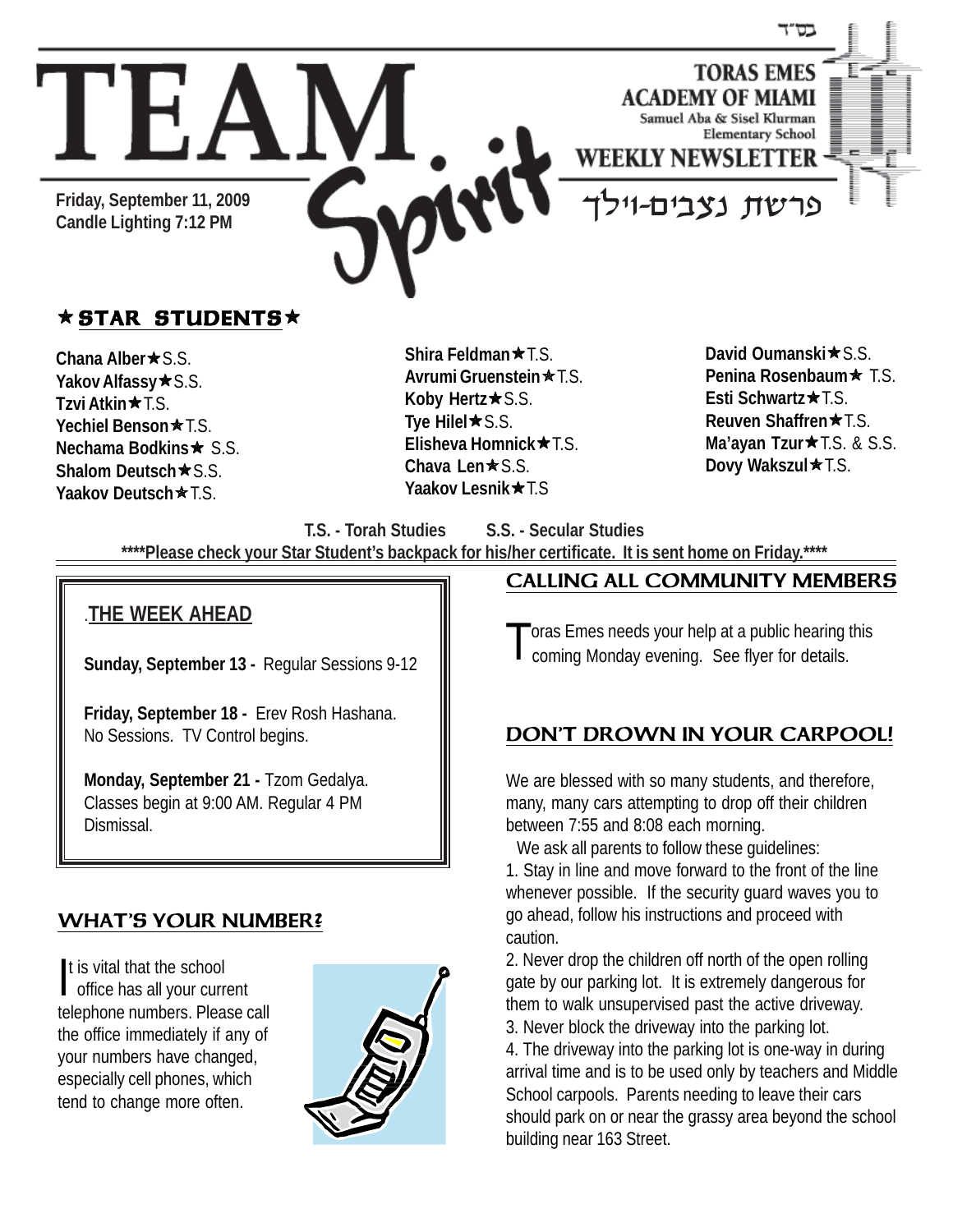5. Your passengers should exit your vehicle as quickly as possible. Long goodbyes, signing of notes etc. cannot take place on the carpool line. Never leave your car unattended on the carpool line.

6. Drive away from the carpool line as soon as your passengers have disembarked.

7. Give yourself an extra couple of minutes, be patient and keep your cool! Thank you!

# KEEP IN TOUCH

To contact Rabbi Baumann or Dr. Lerer via e-mail: **kbaumann@ytcteam.net deblerer@gmail.com**

For anonymous suggestions, drop a note in our suggestion box, outside the girls' office.



To Drs. Stuart and Marcy Bernstein and family on the engagement of their son, our alumnus, Aryeh to Leeba Meinstain of Los Angeles.

To Dr. and Mrs. David Bistritz and family on the<br>Bar Mitzvah of their son, our alumnus, Shragi.

 $\Gamma$  Rabbi and Mrs. Moshe Lehrfield and family on the birth of a granddaughter, born to their daughter, our alumna, Shira and Avi Tennenbaum. A special Mazel Tov to Rabbi and Mrs. David Lehrfield - the proud great grandparents!

To Mr. and Mrs. Nissim Botton and family on the birth of a daughter.

## REFUAH SHELAIMA

- ¨ Tova *bas* Rochel
- ¨ Ruchama Aliza Sara Chana *bas* Esther Leba
- ¨ Chaya Yachet Elka *bas* Chana Rochel
- ¨ Bina *bas* Chaya
- ¨ Chaim *ben* Breindl Bracha
- ¨ Yechiel Tzvi *ben* Leah Rochel
- ¨ Yitzchak Moshe *ben* Shshana
- ¨Mordechai *ben* Ora Yehudis
- ¨ Tinok *ben* Zehava

# UNIFORM REMINDERS

 $\bigcap$  lease be reminded of the following uniform policy in effect for all elementary girls:

 **Socks must reach above ankles.** No low cut socks are allowed. It is not enough to have socks that are visible over the tops of the shoes - the socks must completely cover the entire ankle bone. Your cooperation is appreciated in complying with our policy.

## DON'T DEHYDRATE

lue to the hot, humid Florida weather, we are insisting that all students bring a water bottle to school with them on days that they have PE. Thank you for your cooperation.